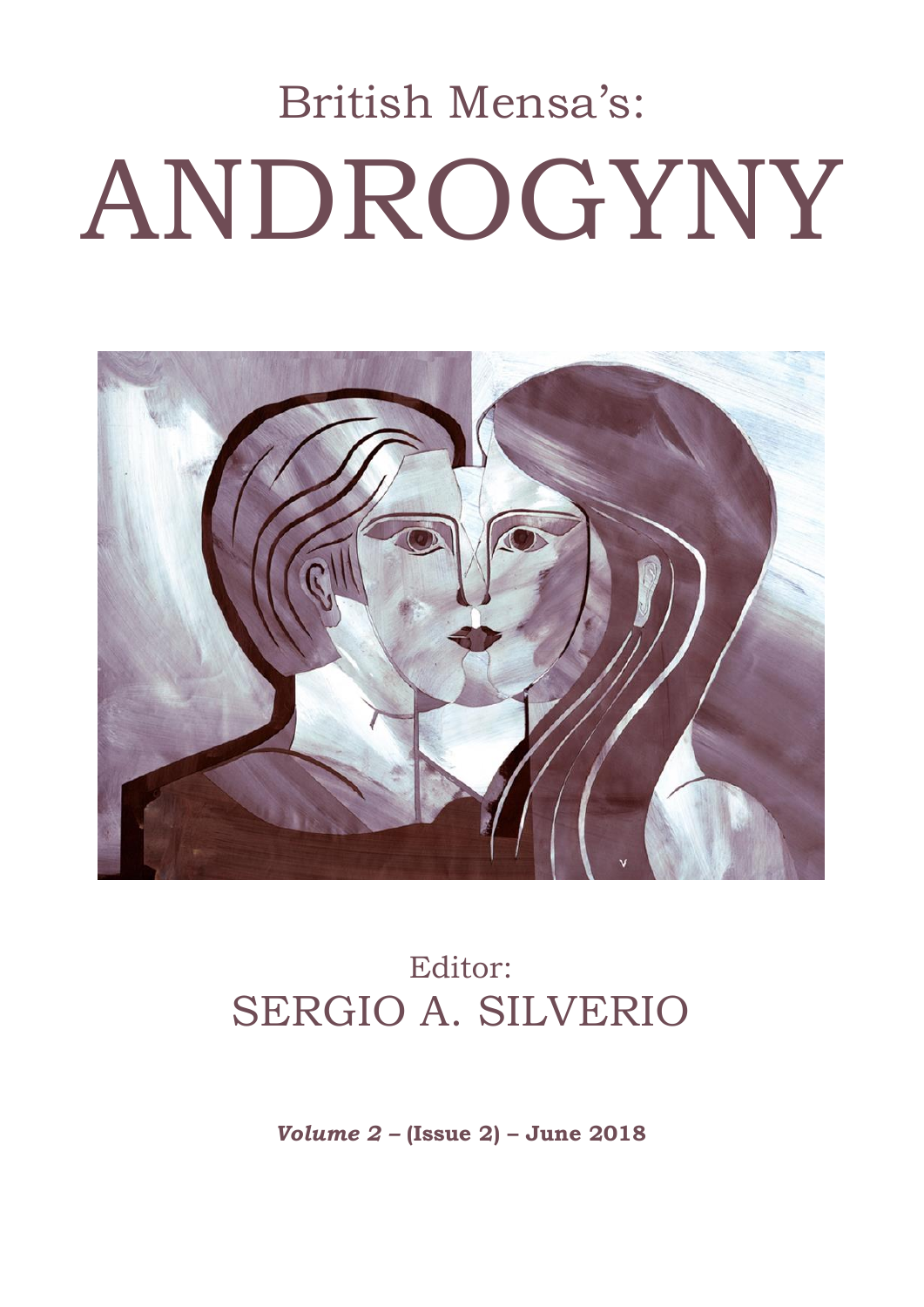## **Monograph: Why gender is important to me and to the work I do: In the name of freedom, health, and good education.**

#### Shereen H. Shaw

**GENDER** has played a big part in my upbringing and education. I recall not being satisfied with such female heroines as Jane Eyre and Tess of the D'Urbervilles. Both females portrayed an image I was unable to identify with; that of vulnerability and perhaps eagerness to please the significant *Other*. I felt their lack of confidence and self-belief was their downfall. Females such as Zena from Greek myths and Medusa attracted me. Their characters had multiple sides and dimensions. I knew from a very early age that my gender was not what defined me and certainly others' opinions have played a very small role in shaping who I am today. I had a strong female role model to look up to: My mother who I would say is an intellectual, an avid reader, and writer.

It is fair to say that if parents are well-educated in Egypt, equal opportunities exist between males and females in the family. I was often reminded that I was privileged as a young female brought up in Cairo to have received a good education and, more so, the opportunity to venture in my early 20s to live and settle in 'the West'. The common Egyptian tradition when it comes to gender is that men provide for women and the role of women is solely to bear children and to nurture them. Often poorer families make a choice between siblings as to who will receive an education and who will stay home. Male offspring are expected to seek a good education to be able to provide for all family members, whereas females are expected to find a suitable suitor.

I was fortunate enough to be surrounded by influential females who left a lasting impact on my character. To some extent, as I grew up, I began to grasp that female authors, teachers, and lecturers seemed to struggle to justify their existence in a predominantly patriarchal society like Egypt. I was a student of Ferial Ghazoul, Professor of English & Comparative Literature, who taught me about the history of women in classic narratives from the Eastern and Western traditions. I recall writing an essay once about Toni Morrison's novel "The Bluest Eves" and debating with Ghazoul the protagonist's strong emotions of strength and liberation. At such a critical age, and in what I can only define as a period in which my character was most influenced, I felt empowered by women. Ghazoul's teachings, Nawal El Saadawi's writings, and Radwa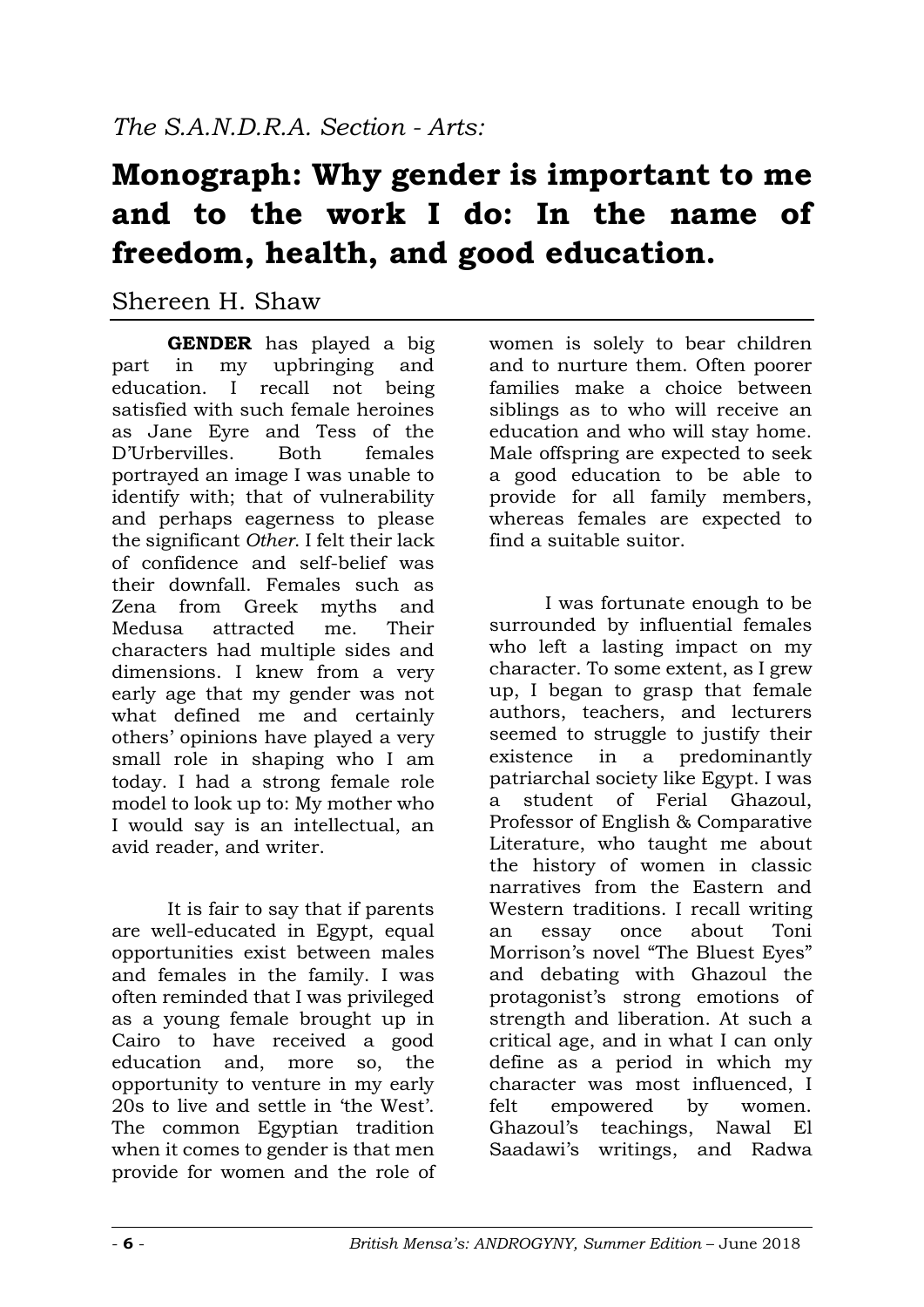Ashour's narratives have all shaped the woman I am today.

The wider image of Middle Eastern women sadly is somehow controversial. The stigma is that women in patriarchal societies are oppressed. Though, to a certain extent, this is true, there are a few whose names have managed to rise above all barriers and obstacles. Their voices were heard and resonate in young women's minds generation after generation. Although Saadawi's name is one that received more criticism and threats, than praise; her literary talent in speaking out against Islamic dogma, the governments' malpractice and poor policies, have allowed her to remain, both nationally and internationally, a pioneer in Egyptian feminism. Her work is also widely read in many languages and across every continent. It may seem to many that women, naturally, have a bigger battle to fight than men. On a closer look, the truth of the matter is such that women are blessed with so many talents that if put to good use, can change the world.

It is common in Egypt to hear as a young female, stories of daily harassment, if not be subjected to one; whether walking in the street or on public transport. It is also common to be reminded every now and then at any special occasion that your future is dependent on a potential suitor who will one day appear and ask for your hand in marriage. One might feel a sense of sympathy at what I can only describe to be a burden on every Middle Eastern woman: The burden

to justify one's existence and struggle for a sense of worth and appreciation from the male *Other*. The struggle is real and El Saadawi's writings capture beautifully perhaps a fraction of the issues that face women in the Arab world. From being subjected to female genital mutilation [FGM], to rape and harassment, to the stigma regarding divorce, and the sense of shame assigned to the female body, and to the struggle of the self and identity in culture and religion.

Gender is a difficult topic to discuss when you have grown up in a traditional double standard environment which un-Islamically put so much emphasis on the avoidance of shame and necessity to maintain purity and chastity; pressures women itself. I recall that at sixteen years of age, I saw a scene in an Arabic film where a female on her wedding night presented the stained sheets from her bed to her in-laws and guests as proof of her virginity. These customs and traditions exist still to this day, perhaps more so in poorer areas. These scenes are common in Egyptian films and seen by many young females who will grow up to follow and believe that their only worth is in this specific moment where they have to prove their chastity and virginity.

Gender inequality continues to be one of the key issues present in the Arab world and it manifests itself in different forms from abuse of authority by subjecting women to virginity tests during the Egyptian revolution, to expecting full obedience from women in marriage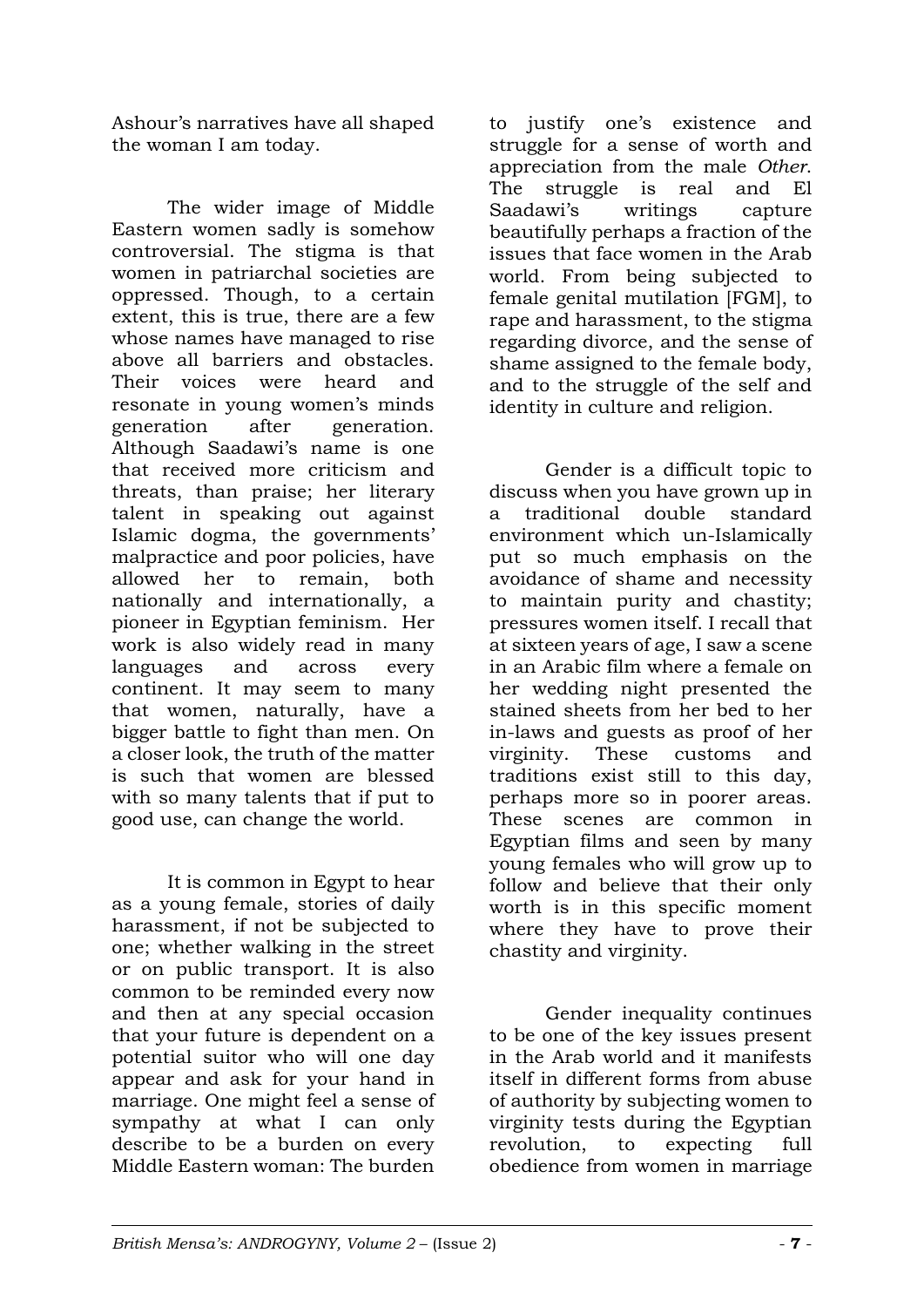to sexual harassment in relationships and on the streets.

It is, therefore, paramount as educationalists, writers, feminists, and philosophers to continue a gender discourse in order to empower females to make wellinformed choices, and to put an end to gender inequality and injustice in the name of religion, family traditions, and customs which limit a women's world.

**Please cite as:**

Shaw, S.H. (2018). Monograph: Why gender is important to me and to the work I do: In the name of freedom, health, and good education. *British Mensa's: ANDROGYNY, 2*(2), 6-8.



**Shereen H. Shaw BA (Hons), MA, PhD**

[shereen.shaw@edgehill.ac.uk](mailto:shereen.shaw@edgehill.ac.uk) *Lecturer in Further Education & Training, Faculty of Education, Edge Hill University.*